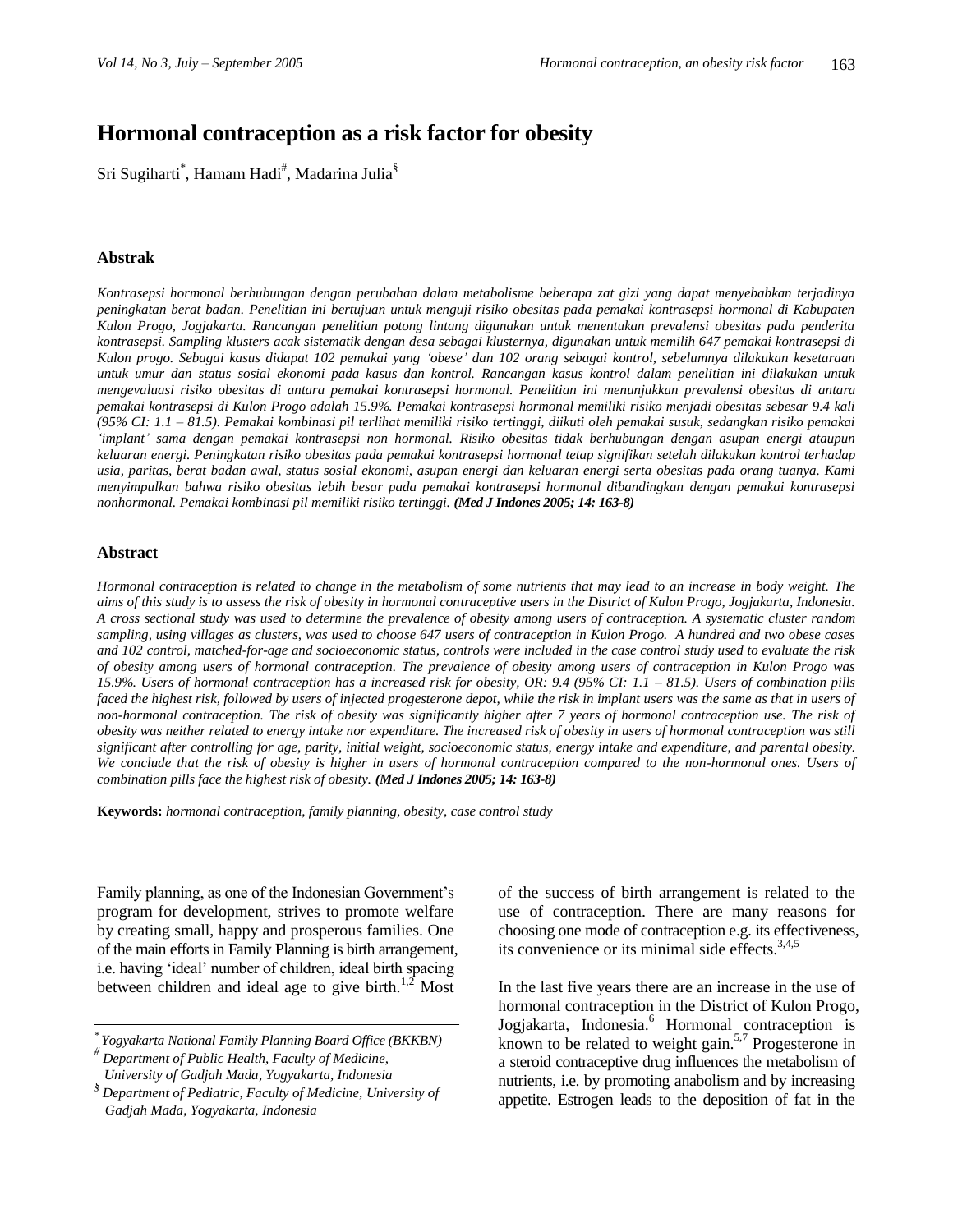subcutaneous tissue and causes increased absorption of salt and water. The weight gain occurs gradually. $\delta$ 

Obesity is closely related to some diseases such as hypertension, coronary heart diseases, diabetes mellitus and respiratory diseases. Epidemiological studies have shown the increased risk of mortality and morbidity to such diseases in people with obesity. $10$ 

The study is intended to assess the risk of obesity in hormonal contraceptive users in the District of Kulon Progo, Jogjakarta, Indonesia.

## **METHODS**

This is a case control study, using obese contraceptive users as cases and non-obese contraceptive users as controls. A preliminary survey was done to find the prevalence of obesity in contraceptive users in the district and was carried out before the main study.

The study was performed in August – October 2001 in Kulon Progo Jogjakarta. Study population were female contraceptive users living in the district during the study period. Subjects were excluded if they still gave breastfeeding or had chronic diseases such as tuberculosis and malaria.

The study was approved by the ethical committee of Gadjah Mada University, Jogjakarta, Indonesia. Informed consents were obtained from every eligible subject.

## **Sampling procedures**

For a cross sectional survey intended to find the prevalence of obesity in female contraceptive users, 10% of villages were randomly chosen from 88 villages in the district. All female contraceptive users in 9 villages underwent anthropometrics measurements. Interviewers in this study are fieldworkers family planning who had education background in health science. Interview was done in subjects' houses. There were 103 obese subjects, i.e. BMI (body mass index) of more than 25.

Our of those 103 obese subjects, 102 became cases. One obese contraceptive user moved out from the village before the second part of the study. For those 102 cases, 102 non-obese female contraceptive users i.e. BMI of 18.5 to 24.9, matched for age, families' socioeconomic status and village, were chosen as controls. Matched for age is two group (age  $<$  35 year,  $>$  35 year).

Families socioeconomic status is two group. One group is preprosperous and stage 1 prosperous, another is stage II, III and III plus. Preprosperous family : families that are unable to fulfill even the minimum quantity of their own basic needs, such of food, clothing, housing and health. Prosperous family stage I; families that are unable to fulfill their minimum basic needs, but are still unable to meet their sociopsychological needs, such as education, family planning, communication within family, interaction with their immediate social environment, and their needs for transportation services. Prosperous family stage II: families that are able to meet their basic needs and theirs socio-psychological needs, but are still unable to fulfill their development needs, such as the need to save and to obtain information. Prosperous family stage III: families that are capable of fulfilling their basic, socio-psycological and development needs, but are still unable to give sufficient contribution to societal life, in terms of monetary, material and in their active participation social activities. Prosperous family stage III plus: families that are capable of fulfilling all their needs, i.e. basic, socio-psychologycal, developmental and social participation.

## **Data collection**

Data were collected using questionnaire forms and anthropometrics measurements. Training of interviewers and testing of questionnaires were performed before the actual data collection. All interviewers spoke the native languages.

The subject's height was measured with a *microtoise*  to the nearest 0.1 cm, while her weight was measured with a Seca digital scale (Germany) to the nearest 0.1 kg. Due to the tropical weather, light clothing was the custom in the area. Data on weight and height was converted to BMI (body mass index), which is weight (in kg)/square of height (in m). Waist and hip circumferences were measured with non-stretchable tapes to the nearest 0.1 cm. Waist was measured at the level of the navel, while hip was measured at the largest circumference of the hip girdle.

Data on contraceptive utilization included the types of contraception presently used, either hormonal or nonhormonal, and the duration of utilization. The data that respondents might have used hormonal contraceptive sometime in the past was also recorded. Data on her initial body weight before the utilization of the latest contraceptive method was taken from her Family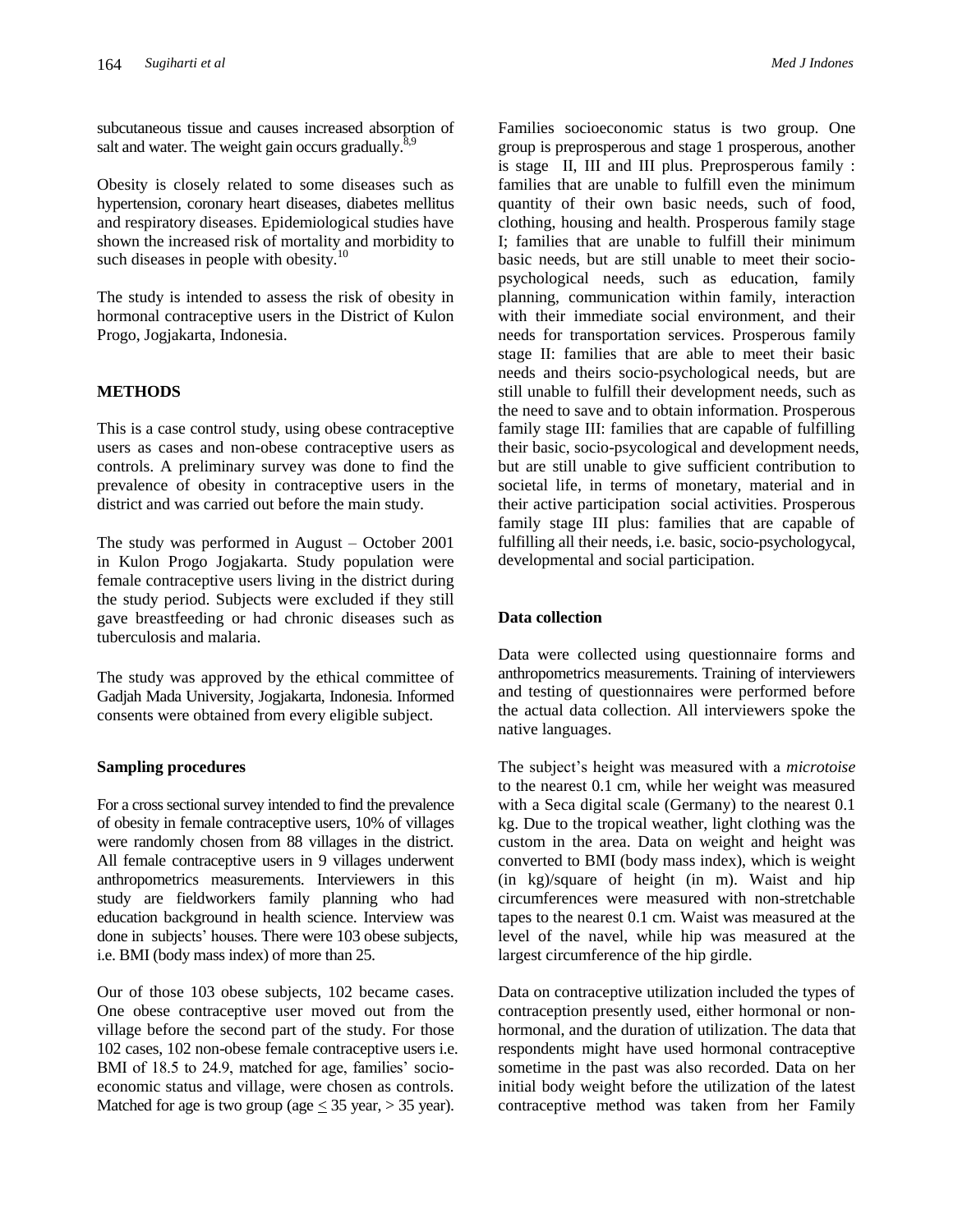Planning member's card. Other data in the questionnaire were age, parity, level of education, occupation, obesity in either parents and socioeconomic status based on family's income and national standard. This national standard of assessing family welfare divided families into 5 levels of welfare based on ability to purchase food, decent clothing and housing, and health services.

Data on food intake were collected by a 24-hour dietary recall. The dietary recall was performed on three non-consecutive recall days, one of them had to be on Sundays or holidays. Data on energy expenditure were also collected by a 24-hour activity recall. This activity recall was also performed three times, on the same day of the dietary recall.

Data on food intake were analyzed using Food Processor II Nutrition Analysis System 2400 Foods-30 nutrients (Cetapharm/MSD version 3.14, Salem, Oregon, USA), while data on daily energy expenditure were the sum of basal metabolic rate, energy expended for a specific activity per kg body weight per hour – using list by Guthrie, 1986 – and specific dynamic action (Auliana, 1999). Statistical analysis was 95% confidence intervals performed using Epiinfo 2000 version  $1.0$ ,  $^{11}$  and stata.<sup>12</sup>

## **RESULTS**

Survey in 9 villages in the district found 647 contraceptive users, 103 of whom were obese (15.9%). This preliminary study showed that the village with the highest prevalence of hormonal contraceptive users (62.6%) had the highest prevalence of obesity (27.9%).

The reverse was also true, the less the hormonal contraceptive used, the less was the prevalence of obesity.

The hormonal contraceptives used by our respondents were combination pill (oral pill combination of estrogen and progesterone derivates), intramuscularly injected depot of progesterone derivate and subcutaneous implantation of low-dose levonorgestrel or etonogestrel (implant). The non-hormonal contraceptives used were IUD (intra uterine devices) and tubectomy.

The hormonal contraceptive users had higher risk of being obese compared to the non-hormonal contraceptive users. The risk was highest for users of combination pill, followed by users of injected progesterone depot. Users of implant had no additional risk of obesity compared to the non-hormonal contraceptive users. The risk was still significant after controlling for age, parity, initial body weight, socioeconomic status, education, occupation, daily intake of energy and energy expenditure (see Table 1, 3 and 5).

There was no difference in the duration of contraceptive utilization between the obese group and the control group, but they had significantly different duration in using hormonal contraception (Table 2). This difference was still significant after adjusment of other variables in the multivariate model (Table 5) was done. A stratified analysis showed that utilization of hormonal contraception for more than seven years related to significantly higher risk of obesity (Table 4).

Obese parents tend to have obese daughter (Table 1 and 5). Hormonal or non-hormonal contraception did not show any significant effect on energy intake nor energy expenditure (Table 6).

| Table 1. Univariate analysis of risk factors of obesity in users of contraception (for categorical variables) |  |  |
|---------------------------------------------------------------------------------------------------------------|--|--|
|                                                                                                               |  |  |

| Variable                        | Obese     | Non-obese | Odds  | 95 % CI       | p     |
|---------------------------------|-----------|-----------|-------|---------------|-------|
|                                 | $n = 102$ | $n = 102$ | Ratio |               |       |
| <b>Methods of contraception</b> |           |           |       |               |       |
| Hormonal                        | 64        | 45        | 2.05  | $1.13 - 3.73$ | 0.010 |
| Non hormonal                    | 38        | 57        | 1.00  |               |       |
| Parity                          |           |           |       |               |       |
| Two or less                     | 68        | 67        | 1.04  | $0.56 - 1.94$ | 0.880 |
| More than two                   | 34        | 35        | 1.00  |               |       |
| <b>Level of Education</b>       |           |           |       |               |       |
| $< 6$ years education           | 65        | 67        | 0.92  | $0.50 - 1.70$ | 0.770 |
| $> 6$ years education           | 37        | 35        | 1.00  |               |       |
| <b>Occupation</b>               |           |           |       |               |       |
| Working outside                 | 41        | 39        | 1.09  | $0.79 - 1.38$ | 0.770 |
| Housewives                      | 61        | 63        | 1.00  |               |       |
| Obese parents                   |           |           |       |               |       |
| <b>Yes</b>                      | 37        | 19        | 2.49  | $1.25 - 4.97$ | 0.004 |
| No                              | 65        | 83        | 1.00  |               |       |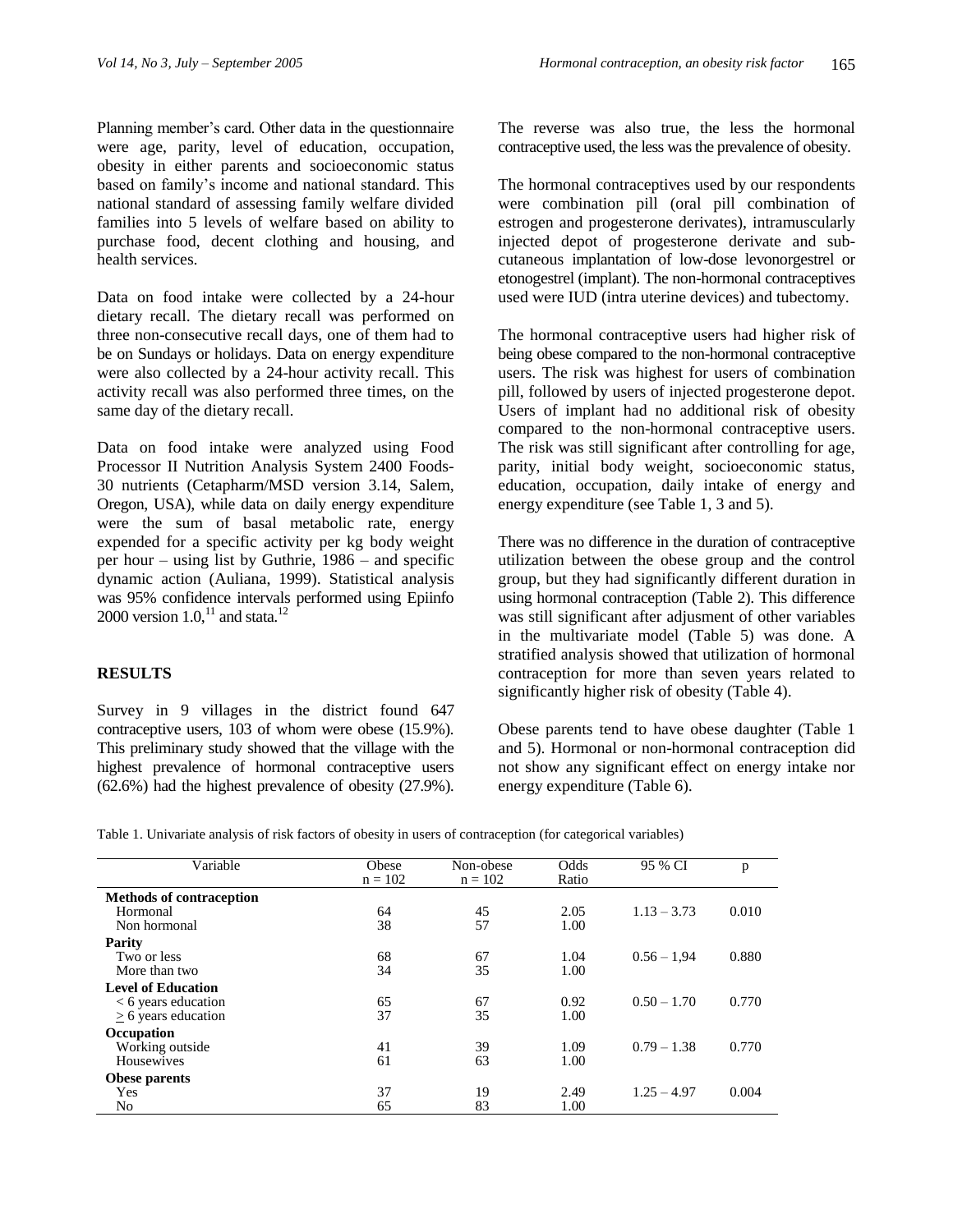| Variables                                         | Obese<br>$Mean + SD^=$ | Non obese<br>Mean $=$ | p              |
|---------------------------------------------------|------------------------|-----------------------|----------------|
| Total duration of using contraception (months)    | $66.2 + 57.6$          | $73.9 + 68.2$         | 0.390          |
| Duration of using hormonal contraception (months) | $65.0 + 56.6$          | $48.8 + 37.7$         | 0.046          |
| Initial weight (kg)                               | $52.9 + 7.9$           | $45.5 + 6.1$          | ${}_{< 0.001}$ |
| Height (cm)                                       | $151.3 + 5.6$          | $150.7 + 5.8$         | 0.600          |
| Waist and hip ratio                               | $0.84 + 0.05$          | $0.81 + 0.5$          | ${}_{< 0.001}$ |
| Energy expenditure (Kcal)                         | $1889.8 + 132.0$       | $1759.7 + 114.3$      | ${}< 0.001$    |
| Intake of energy (Kcal)                           | $1925.1 + 123.6$       | $1780.8 + 101.9$      | ${}_{< 0.001}$ |
| Intake of energy (In % $RDA^{\ddagger}$ )         | $92.3 + 5.7$           | $93.5 + 4.5$          | 0.080          |
| % Intake of Fat <sup>§</sup>                      | $23.6 + 9.5$           | $24.7 + 9.3$          | 0.400          |
| % Intake of Carbohydrate <sup>§</sup>             | $63.5 + 10.1$          | $62.0 + 10.4$         | 0.300          |
| % Intake of Protein <sup>§</sup>                  | $12.0 + 3.1$           | $12.8 + 3.8$          | 0.120          |

Table 2. Univariate analysis of risk factors of obesity in users of contraception (for continuous variables)

<sup>=</sup>SD, standard deviation, <sup>‡</sup>RDA, recommended dietary allowance, <sup>§</sup>of total energy

Table 3. Types of contraception and risk of obesity

| Contraceptive                          | Obese<br>$n = 120$ | Non-obese<br>$n = 120$ | Odds<br>Ratio | 95% CI        | р     |
|----------------------------------------|--------------------|------------------------|---------------|---------------|-------|
| Hormonal                               |                    |                        |               |               |       |
| <b>Combination Pill</b>                | 19 (18,63)         | 9(8,82)                | 3.17          | $1.20 - 8.53$ | 0.009 |
| Injected progesterone depot            | 27 (26,47)         | 16(15,69)              | 2.53          | $1.13 - 5.70$ | 0.010 |
| Implant                                | 18 (17,65)         | 20(19,61)              | 1,35          | $0.59 - 3.08$ | 0.440 |
| Non hormonal <sup><math>=</math></sup> | 38 (37,25)         | 57 (55,88)             | 1,00          |               |       |

reference

Table 4. Risk of obesity related to the duration of using hormonal contraception

| <b>Duration</b> | <b>Types</b><br>contraception          | Odds<br>Ratio  | 95% CI         | p     |
|-----------------|----------------------------------------|----------------|----------------|-------|
| $>$ 7 years     | Hormonal                               | 8.00           | $1.33 - 61.73$ | 0.007 |
|                 | Non Hormonal <sup><math>=</math></sup> | $1.00^{\circ}$ |                |       |
| $> 6$ years     | Hormonal                               | 3,60           | $0.95 - 14.33$ | 0.030 |
|                 | Non Hormonal <sup><math>=</math></sup> | $1.00^{-}$     |                |       |
| $>$ 5 years     | Hormonal                               | 3,90           | $1.20 - 13.22$ | 0.010 |
|                 | Non Hormonal <sup><math>=</math></sup> | $1.00^{-}$     |                |       |
| $>$ 4 years     | Hormonal                               | 2,30           | $0.90 - 5.92$  | 0.050 |
|                 | Non Hormonal <sup><math>=</math></sup> | $1.00^{\circ}$ |                |       |
| $>$ 3 years     | Hormonal                               | 2.40           | $1.09 - 5.23$  | 0.180 |
|                 | Non Hormonal <sup><math>=</math></sup> | $1.00^{\circ}$ |                |       |
| $>$ 2 years     | Hormonal                               | 2,10           | $1.05 - 4.08$  | 0.220 |
|                 | Non Hormonal <sup><math>=</math></sup> | $1.00^{-}$     |                |       |
| $>1$ years      | Hormonal                               | 1.90           | $1.01 - 3.57$  | 0.030 |
|                 | Non Hormonal <sup>=</sup>              | $1.00^{\circ}$ |                |       |

reference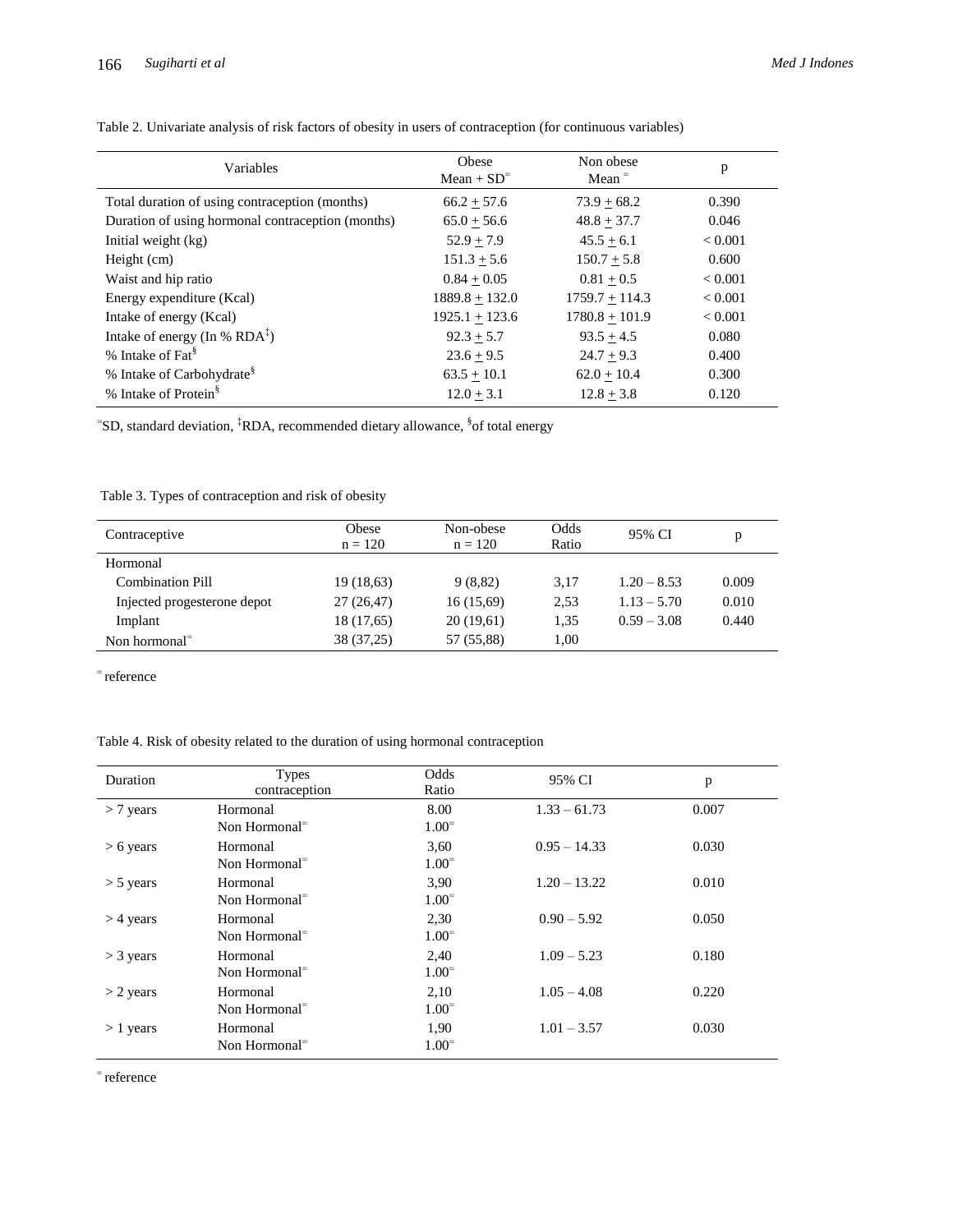| <b>Duration</b>        | Types of<br>contraception                          | Non<br>obese | Obese    | Odds<br>Ratio          | 95% CI         | D     |
|------------------------|----------------------------------------------------|--------------|----------|------------------------|----------------|-------|
| $> 1$ year to 4 years  | Hormonal<br>Non Hormonal <sup><math>=</math></sup> | 17<br>15     | 33<br>9  | 2.04<br>$1.00^{-}$     | $0.77 - 5.38$  | 0.150 |
| $>$ 4 years to 7 years | Hormonal<br>Non Hormonal <sup><math>=</math></sup> | 12<br>12     | 12<br>10 | 1.20<br>$1.00^{\circ}$ | $0.38 - 3.83$  | 0.760 |
| $>$ 7 years            | Hormonal<br>Non Hormonal <sup><math>=</math></sup> | 3<br>23      | 13<br>12 | 8.31<br>$1.00^{\circ}$ | $1.98 - 34.93$ | 0.002 |

Table 4. Risk of obesity related to the duration of using hormonal contraception

reference

Table 4. Risk of obesity related to the duration of using hormonal contraception

| <b>Duration</b>        | Types of<br>contraception                          | Non<br>obese | Obese    | Odds<br>Ratio          | 95% CI         | p     |
|------------------------|----------------------------------------------------|--------------|----------|------------------------|----------------|-------|
| $> 1$ year to 3 years  | Hormonal<br>Non Hormonal <sup><math>=</math></sup> | 21<br>9      | 19<br>6  | 1.36<br>$1.00^{\circ}$ | $0.41 - 4.53$  | 0.620 |
| $>$ 3 years to 5 years | Hormonal<br>Non Hormonal <sup><math>=</math></sup> | 13<br>13     | 17<br>6  | 2.83<br>$1.00^{\circ}$ | $0.85 - 9.47$  | 0.090 |
| $>$ 5 years to 7 years | Hormonal<br>Non Hormonal <sup><math>=</math></sup> | 5<br>5       | 9        | 1.29<br>$1.00^{\circ}$ | $0.26 - 6.27$  | 1.000 |
| $>$ 7 years            | Hormonal<br>Non Hormonal <sup><math>=</math></sup> | 3<br>23      | 13<br>12 | 8.31<br>$1.00^{\circ}$ | $1.98 - 34.93$ | 0.002 |

reference

Table 5. Odds ratio of obesity in users of contraception

| Covariates                  | Multivariate<br>Odds Ratio | 95% CI         | p     |
|-----------------------------|----------------------------|----------------|-------|
| Types of contraception used |                            |                |       |
| Hormonal                    | 9.40                       | $1.09 - 81.5$  | 0.040 |
| Non hormonal                | $1.00$ (reference)         |                |       |
| Duration of using hormonal  | 1.03                       | $1.002 - 1.06$ | 0.040 |
| Contraception (month)       | $1.00$ (reference)         |                |       |
| Obese parents               |                            |                |       |
| N <sub>o</sub>              | 1.00                       | $0.002 - 0.64$ | 0.020 |
| Yes                         | $25.00$ (reference)        |                |       |

Table 6. Food intake and energy expenditure of hormonal and non-hormonal contraceptive users

| Variables                                 | Hormonal         | Hormonal      | p     |
|-------------------------------------------|------------------|---------------|-------|
|                                           | $Mean + SD=$     | $Mean + SD=$  |       |
| Energy (Kcal)                             | $1871.9 + 140.3$ | 1831.2 124.0  | 0.030 |
| Energy (in % RDA $\text{\textsterling}$ ) | $92.5 + 5.47$    | 93.3 4.9      | 0.290 |
| % Intake of Fat <sup>§</sup>              | $23.4 + 9.0$     | 25.1 9.9      | 0.180 |
| % Intake of Carbohydrate <sup>§</sup>     | $63.8 + 9.3$     | 61.4 11.2     | 0.100 |
| % Intake of Protein <sup>§</sup>          | $12.3 + 3.6$     | $12.5 \; 3.6$ | 0.730 |
| Energy expenditure (Kcal)                 | $1843.7 + 148.9$ | 1803.0 124.7  | 0.040 |

 $\overline{S}$ SD, standard deviation,  $\overline{S}$  RDA, recommended dietary allowance,  $\overline{S}$  of total energy